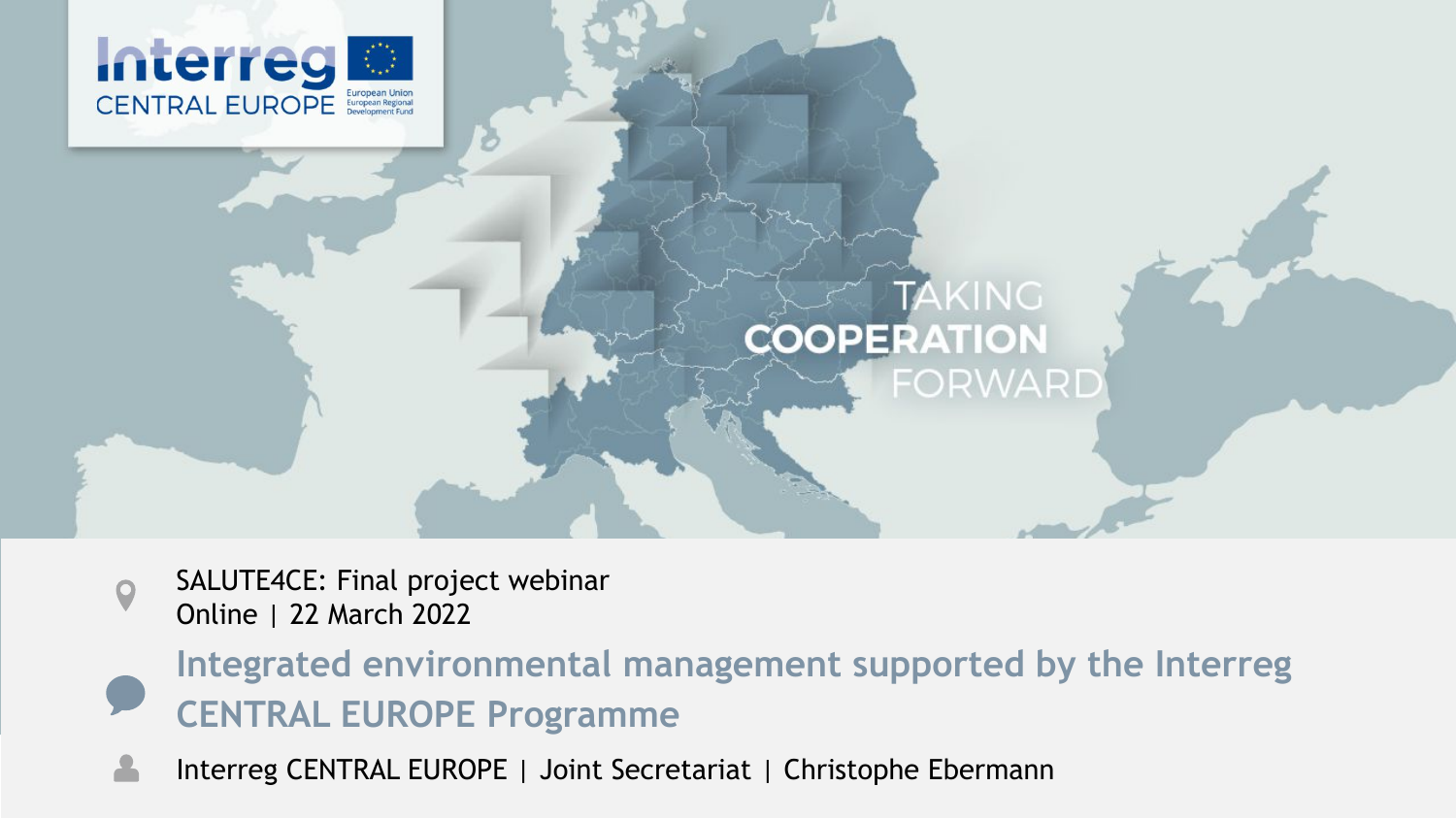## **COOPERATION Interreg CENTRAL**

**TAKING** 

**EUROPE in** 

**numbers** 

**(2014-2020)**

tested and accepted solutions for a better central Europe. **FORWARD** www.lnterreg-central.eu COUNTRIES, REGIONS/CITIES AND INHABITANTS COVERED **76\*\* COUNTRIES MELION CITIEENS** RODIONS **DURATION DE THE ROCKBANNIE** 2016 2017 2015 2018 2020 2014 2019 **BUDGET INVESTED** 231 **MILION QUEDE SPORT PER CITIZEN**  $.07\%$ PERYEAR  $x - 3$ OF THE TOTAL BU RECKTAAL POLICY **BUCKET CE TO A BILLION CHAOS** FUNDS ALLOCATED PER PRIORITY 76.0 шининг 42.5 minutes  $85.0$  m/m mm 27.5 m.m.s. **COOPERATION PROJECTS** 16 PROJECTS 25 PROJECTS 49 PROJECTS

Interreg CENTRAL EUROPE Is a funding programme that encourages cooperation beyond borders between public and private institutions.

Financed through the European Regional Development Fund (ERDF),

It helps innovative, yet isolated ideas to grow into jointly developed,





**TRANSNATIONAL**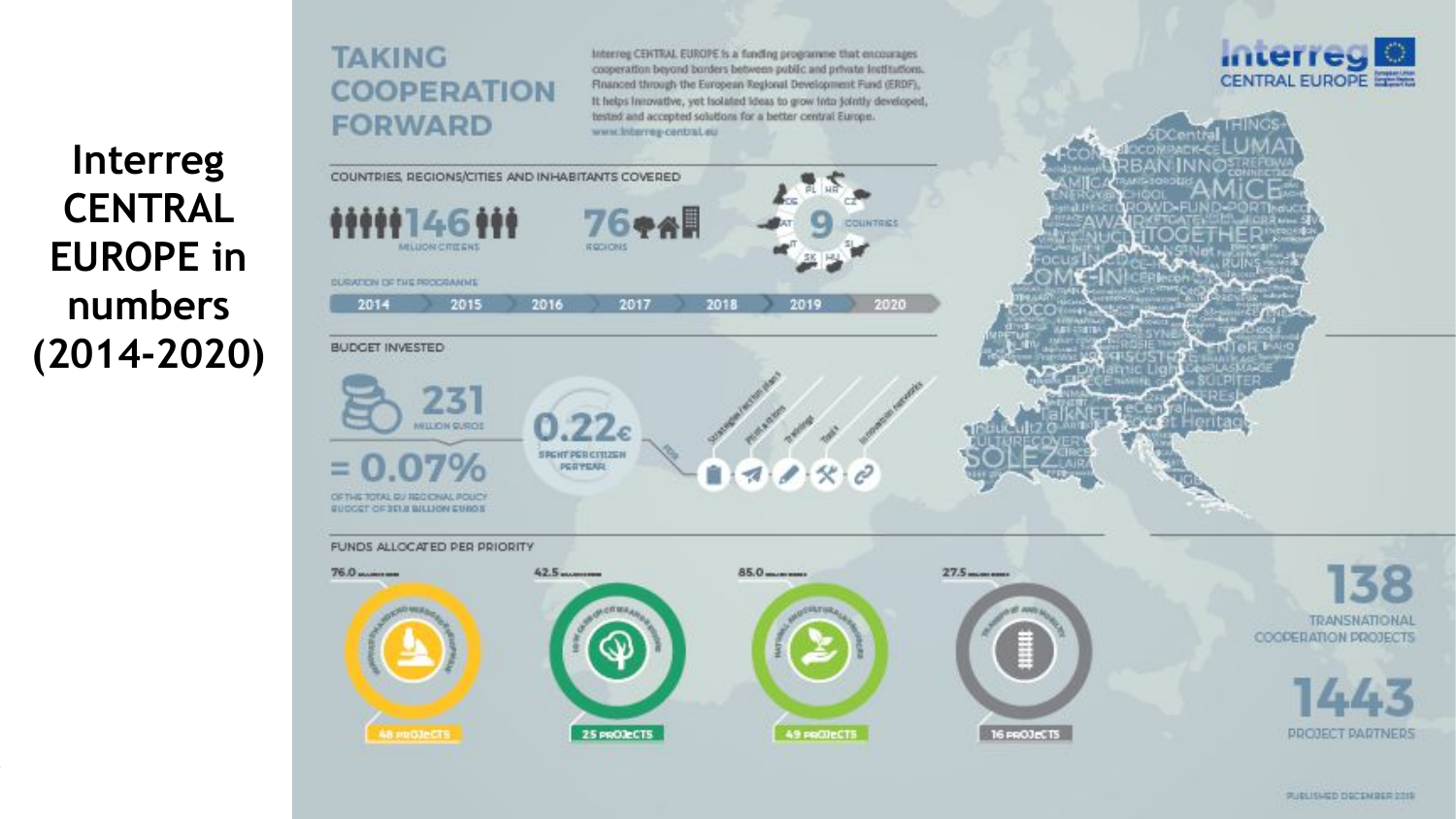## **Cooperation on environment supported**

**-** *Interreg CE 2014-2020*

### **WHY IS COOPERATION CENTRAL FOR A GREENER EUROPE?**

Cooperation is central to protect and sustainably use our natural resources. Our projects jointly improve the management of protected areas, water and waste management. They also focus on biodiversity, sustainable land use and resource efficiency.

#### www.interreg-central.eu/environment



2017

2018

**TOOLS** 

**RAINMAN** designed and

tested a tool for mapping

heavy rainfalls and assessing

associated risks. It will

help to prevent heavy rain

fatalities and damages.

Interree-central.eutrainman

2019

### **WHAT WE ACHIEVE**

2015



2014

**PILOTS** 3Lynx monitored lynx population over a 30-month pilot period in transboundary areas. This helped to define how to protect them in the long-term.

interreg-central.eu/3hmx



2016

#### **STRATEGIES**

MaGICLandscapes designed a green infrastructure strategy for the tri-border area between Germany, Poland and Czechia to demonstrate benefits of green infrastructure investments.

interrep-central.eu/mogiclandscapez



2020

#### **TRAININGS**

STREFOWA developed set of training materials to help consumers, retail, food service or primary production companies to avoid the food waste. Get inspired by their actions.



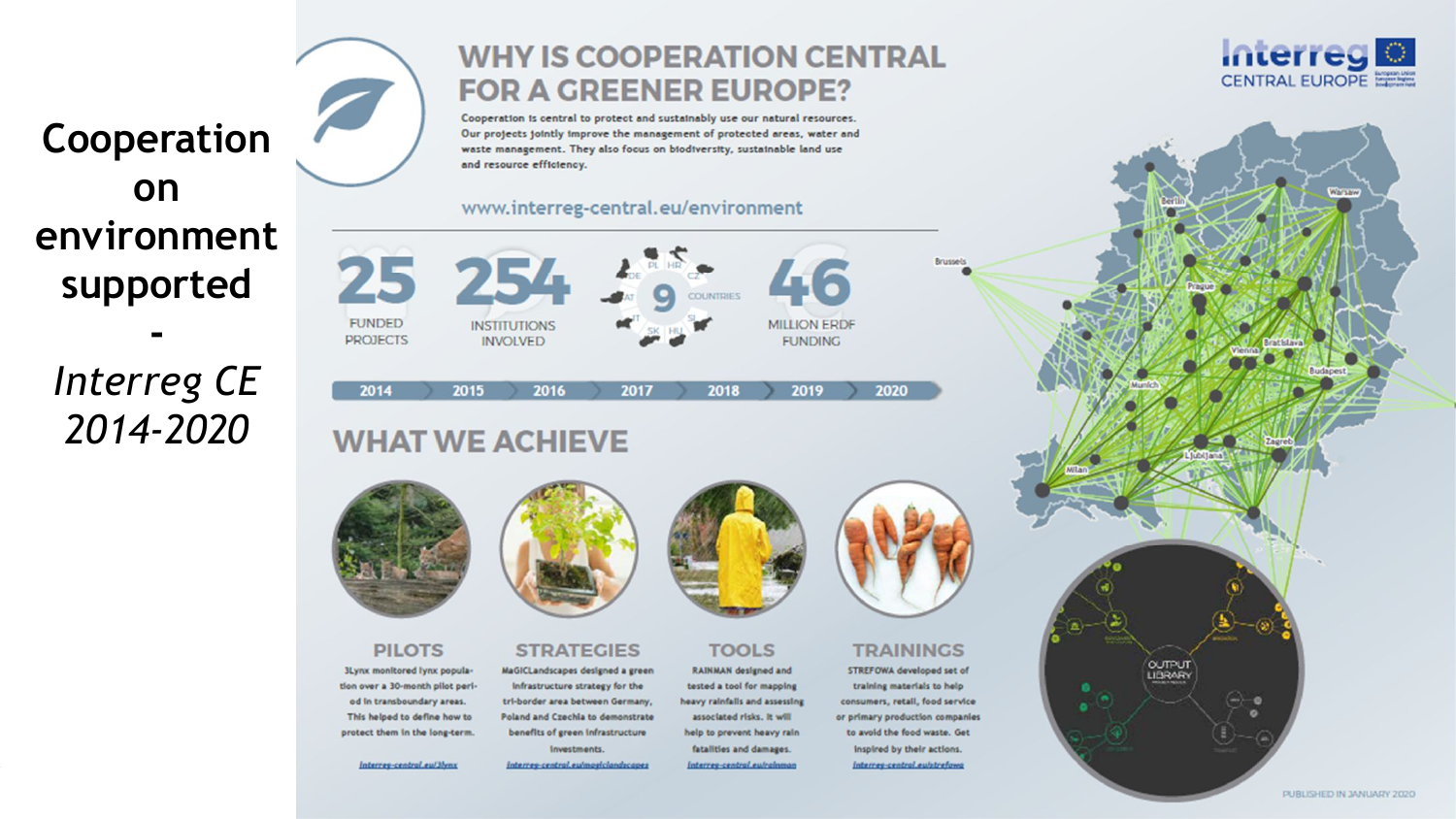### **COOPERATION TO PROTECT AND SUSTAINABLY USE THE NATURAL RESOURCES**

#### **NATURAL HERITAGE AND NATURAL RESOURCES**

#### Biodiversity and habitats

3Lynx | CEETO | Centralparks | MaGICLandscapes

#### Forests

SUSTREE | BEECH POWER

#### Air quality

InAirQ

Circular economy

CIRCE2020

#### Water management

bo-DEREC-CE | DEEPWATER-CE | FramWat | HealingPlaces | PROLINE-CE | RAINMAN | TEACHER-CE



#### **ENVIRONMENTAL MANAGEMENT AT FUNCTIONAL URBAN AREA LEVEL**

Green spaces SALUTE4CE | UGB Soil and brownfields GreenerSites | LUMAT Air quality AIR TRITIA | AWAIR Waste and resource efficiency STREFOWA | SURFACE Water management AMIIGA | CWC

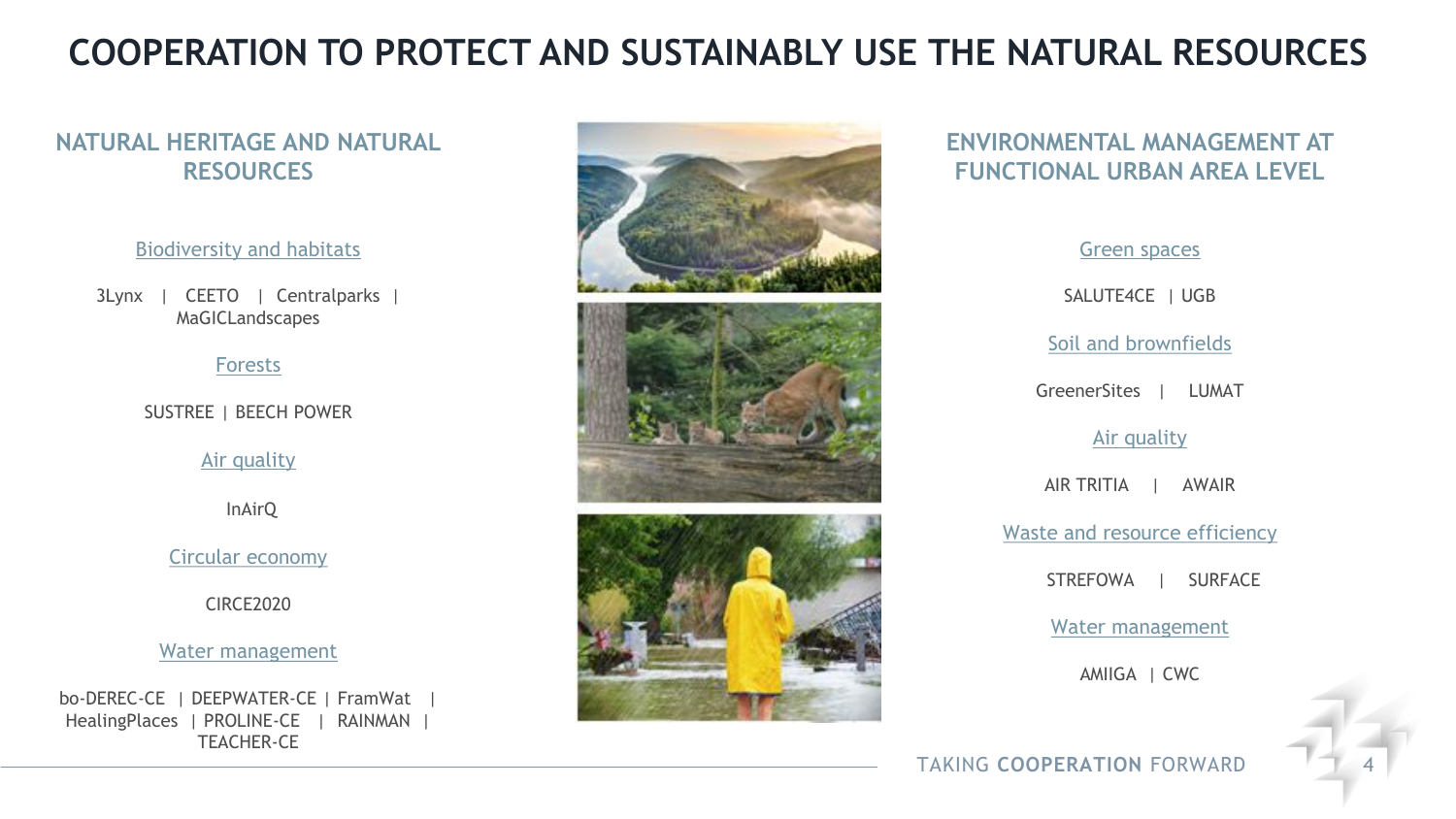# **Interreg CE Programme 2021-2027**



Countries

Regions

Programme Priorities

Programme Specific Objectives

**~224** million Euro ERDF

### Years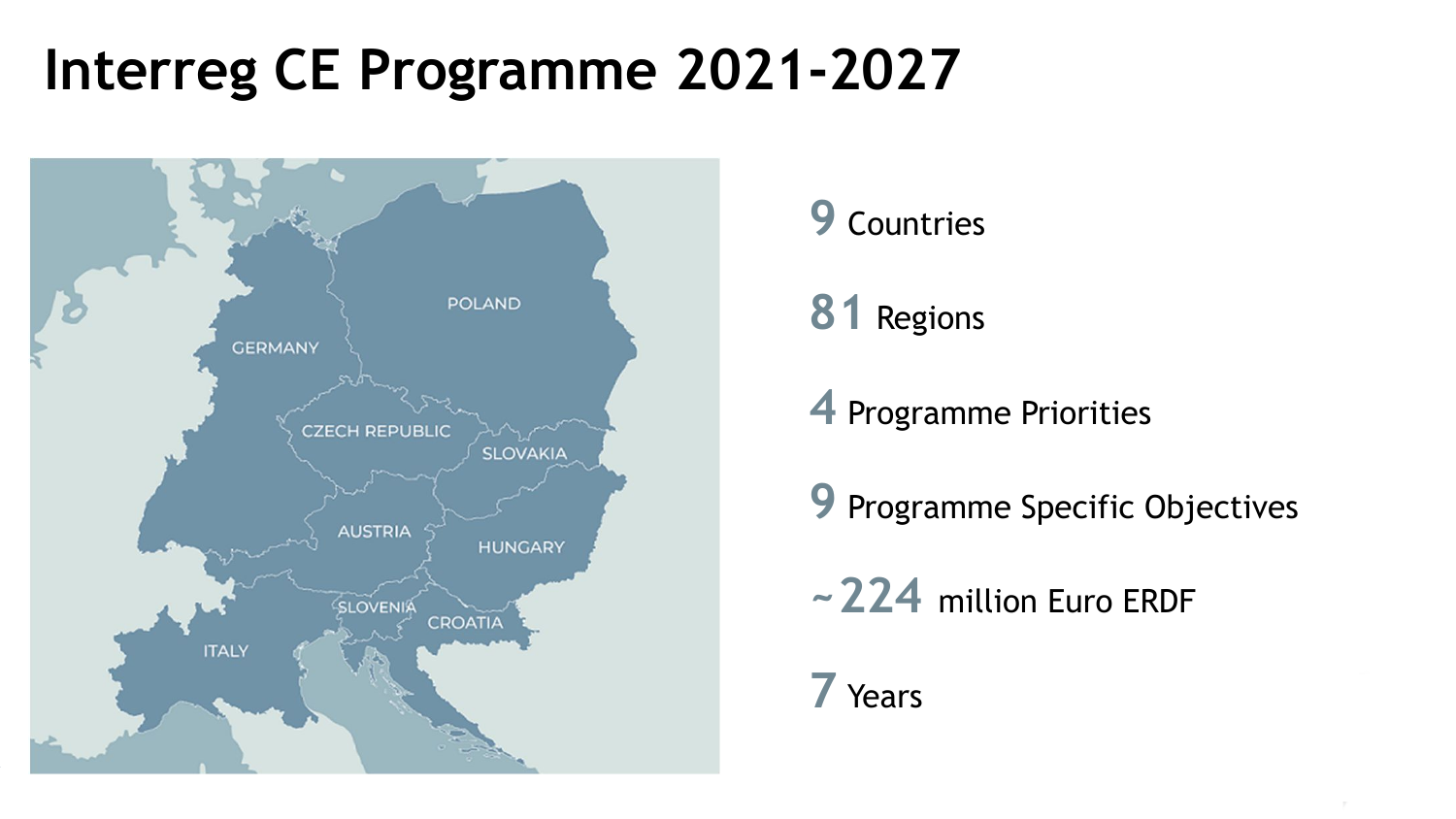## **4 Priorities and 9 Specific Objectives (SO)\***

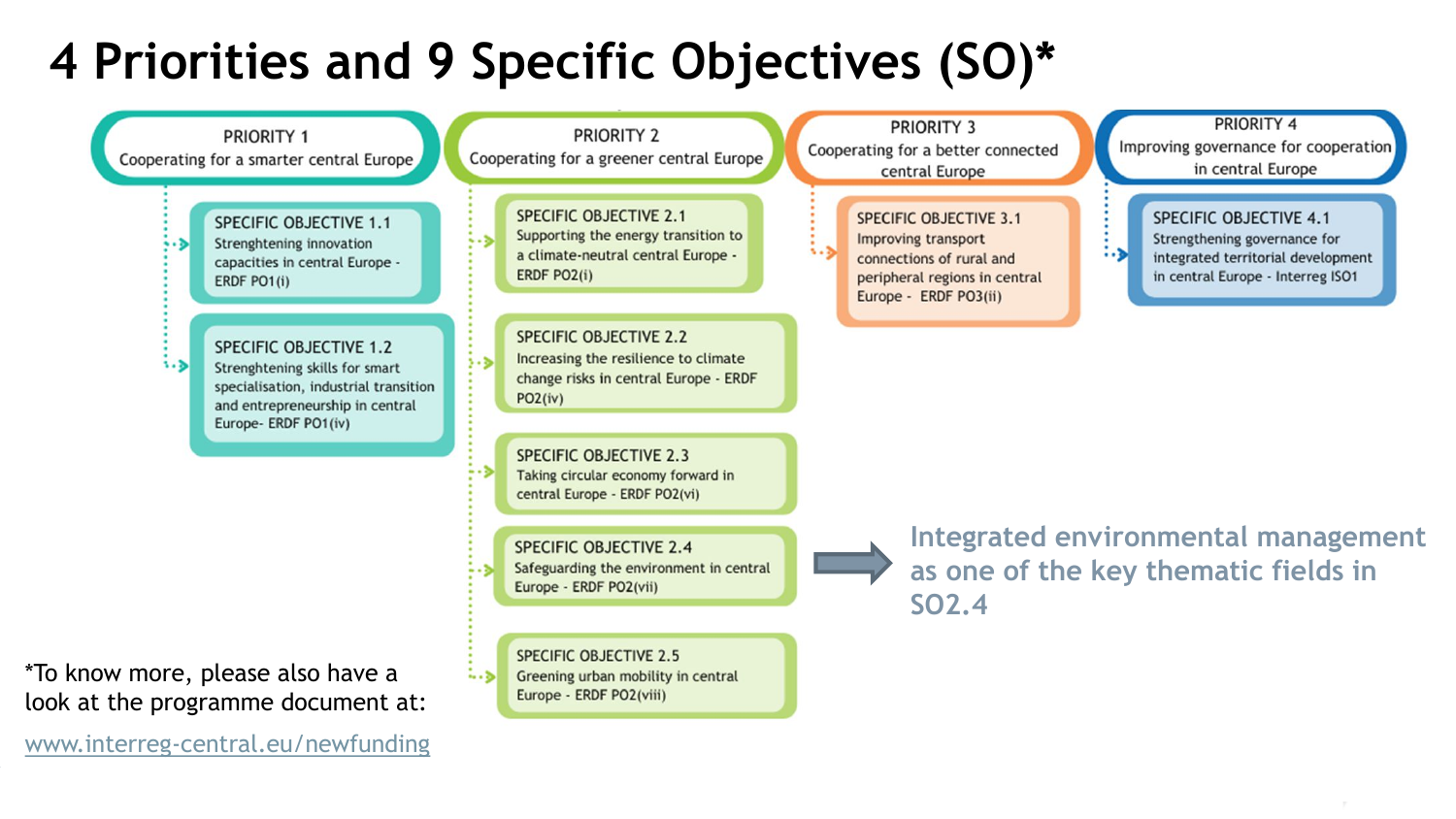## **Outlook on the next steps – Interreg CE 2021-2027**

## **Call 1** – *recently closed (on 23.2.2022)*

- All 4 Programme Priorities and all SO open
- Indicative budget of 72 million EUR ERDF

## **Call 2**

- Pioneer projects
- Will open towards the end of 2022
- Indicative budget of around 10 million EUR ERDF